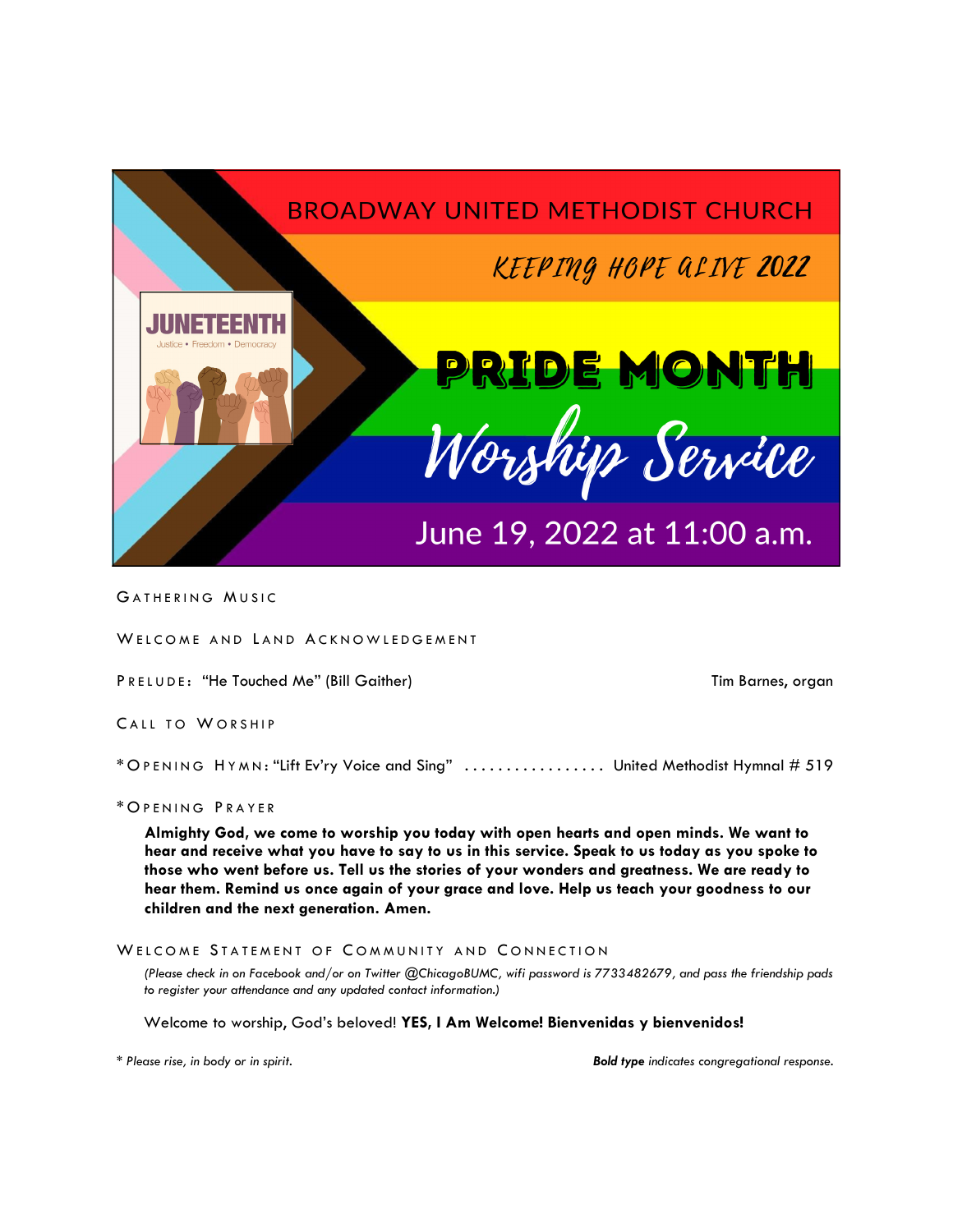WHAT IS JUNETEENTH?

TIME FOR YOUNG CHRISTIANS

## TIME FOR PRAYER

PRAYERS OF THE PEOPLE

# PRAYER LITANY: "How Long?" (based on Psalm 13)

Christ, You share our poverty. You dwell with us in our food deserts. Every day you know it seems the same, the struggle for life never ceasing.

#### **How long do we have to wait to enter your promised land?**

Jesus, You hear the lies told about us. We are not lazy. We do not waste anything you have given us. Every day you join us as we struggle to pay our bills.

#### **How long do we have to wait to enter your promised land?**

Savior, You know that we are being cheated out of our wages. We work hard. We are essential workers. Every day we pray for your strength to struggle through each and every day.

### **How long do we have to wait to enter your promised land?**

Human One, You know how it is to live rough on the streets with no place to lay your head. The rent is too high. We have no place to go. Every day you join us as we seek a place to shelter.

#### **How long do we have to wait to enter your promised land?**

Holy One, You have faith in us and we trust in you. You never leave our side. You are always there to give us encouragement and support. Every day you join with us and hope for a better day.

**No matter how long the journey takes, we know that together we shall enter into your promised land. May it be today. Amen.**

HYMN OF PRAYER: "Kum Ba Yah" ......................... United Methodist Hymnal # 494

### THE PRAYER OF JESUS *[You are invited to say this prayer in the language of your heart.]*

**Our God in heaven, hallowed be thy name. Thy kindom come, thy will be done on earth as it is in heaven. Give us this day our daily bread. And forgive us our trespasses, as we forgive those who trespass against us. And lead us not into temptation, but deliver us from evil. For thine is the kindom, and the power, and the glory, forever. Amen.**

## **ANNOUNCEMENTS**

# SCRIPTURE READING: Matthew 20:1-16

[Jesus said:] "The kindom of heaven is like the owner of an estate who went out at dawn to hire workers for the vineyard. After reaching an agreement with them for the usual daily wage, the owner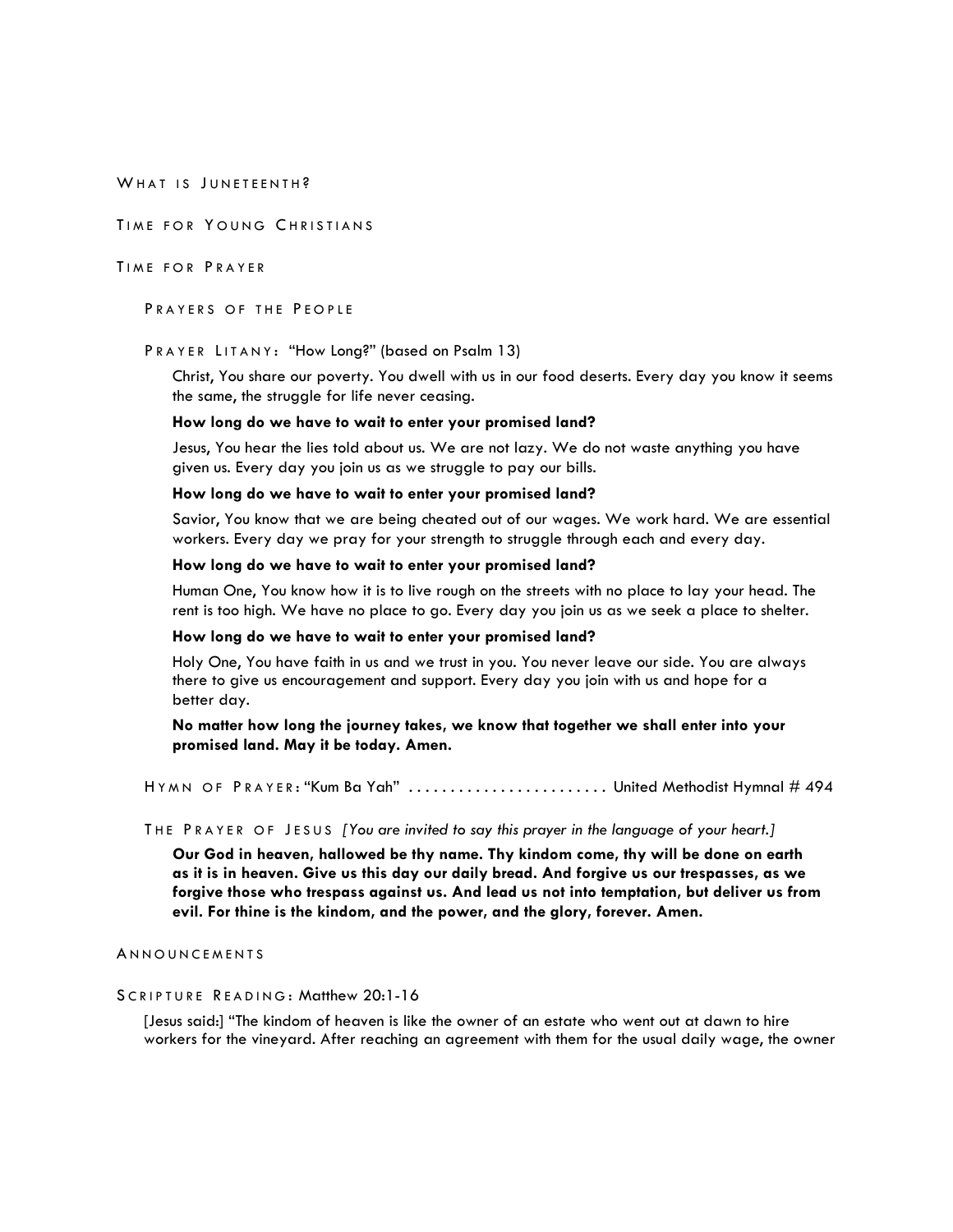sent them out to the vineyard. About mid-morning, the owner came out and saw others standing around the marketplace without work, and said to them, 'You go along to my vineyard and I will pay you whatever is fair.' At that they left. Around noon and again in the mid-afternoon, the owner came out and did the same. Finally, going out late in the afternoon, the owner found still others standing around and said to them, 'Why have you been standing here idle all day?' 'No one has hired us,' they replied. The owner said, 'You go to my vineyard, too.' When evening came, the owner said to the overseer, 'Call the workers and give them their pay, but begin with the last group and end with the first.' When those hired late in the afternoon came up, they received a full days' pay, and when the first group appeared they assumed they would get more. Yet they all revived the same daily wage. Thereupon they complained to the owner, 'This last group did only an hour's work, but you've put them on the same basis as those who worked a full day in the scorching heat.' 'My friends,' said the owner to those who voiced this complaint, 'I do you no injustice. You agreed on the usual wage, didn't you? Take your pay and go home. I intend to give this worker who was hired last the same pay as you. I'm free to do as I please with my money, aren't I? Or are you envious because I am generous?' Thus the last will be first and the first will be last."

Here ends the reading of the Gospel. This is the Good News of Jesus Christ.

**Thanks be to God. Amen.** 

# MESSAGE: "Unmask Oppression" and the state of the state of the Rev. Alka Lyall

## THE INVITATION TO OFFERING

*[Broadway is committed to the financial support of its identity, vision, and ministry by tithing. Consider making an offering this morning of 10 percent of your income from this past week.]* 

Poet, Khaled Mattawa, asks: "Now that we've come out of hiding, why would we live again in the tombs we'd made out of our souls?" May our souls be resurrected from any tombs we have made. May we co-create a world so safe and loving, that there be no reason to hide in fear. We gather our shared resources this day, that it may be so.



God is inviting you to the specific ministry of sharing your resources. Please be as generous as you can in your giving. To give online, go to broadwaychurchchicago.com/ give or scan the QR code at left. Thank you for your commitment to God's purposes through our faith community!

#### PRAYER OF DEDICATION

**Living Christ, free our spirits of any kernel of revenge and cruelty. Direct us, instead, toward collective repair and right action. When we feel ourselves slipping into apathy and despair, place your hands on either side of our face and gaze upon us with your Connecting Love. Bless our offerings to our hard-earned hope toward everyday resurrection. Amen.** 

\* C LOSING H YMN : "We Are Marching in the Light of God" . . . . . . . . . . . The Faith We Sing # 2235

## \* B ENEDICTION

Through the witnessing of beauty, may we encounter wonder. Through the tenderness *[continued…]*